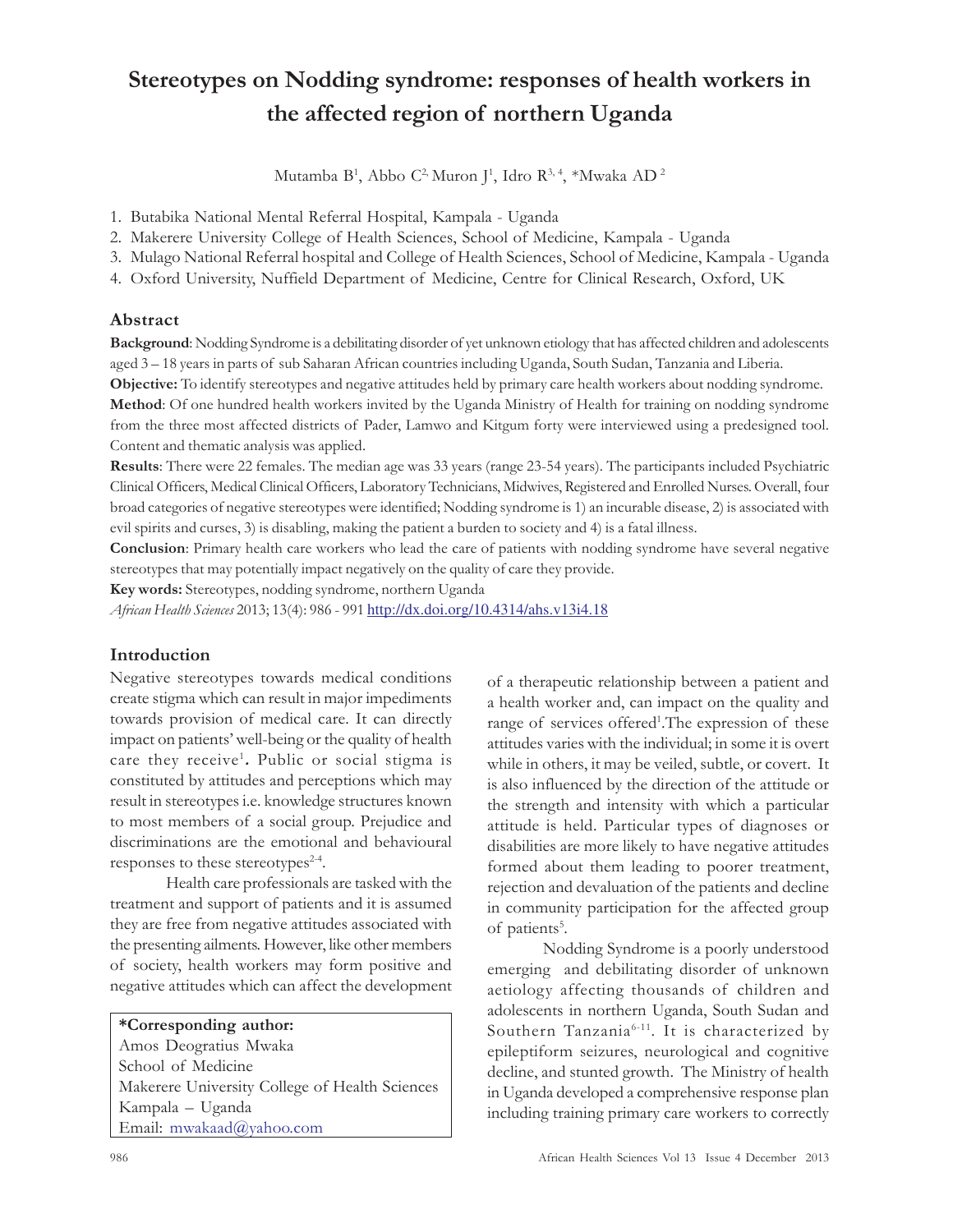identify and effectively manage patients and families affected with the nodding syndrome. The uptake and effectiveness of these interventions will partly depend on beliefs within the community, including that of health workers.

This study aimed to identify common stereotypes and negative attitudes held by health workers about nodding syndrome so as to inform their training and correct any false stereotypes that would hinder health care delivery to affected children and families. The study also serves to inform a more comprehensive evaluation and exploration of stigmatizing experiences of children and families affected by the nodding syndrome.

## Methods

#### Design

This is a qualitative study of perceptions of primary health care workers in the three most affected districts of Pader, Lamwo and Kitgum in Uganda about nodding syndrome.

## Participants

Participants were primary health care workers selected by their respective districts to train in and lead the provision of health care services to patients in the proposed nodding syndrome screening and treatment centers. This training was organized by the Uganda Ministry of Health as part of its comprehensive response to nodding syndrome. Participants included doctors, clinical officers, nurses, laboratory technicians and records assistants.

## Study area

The study was conducted in Kitgum district which was chosen as the training site for the health workers from the three districts. The main local language spoken in the three districts is Acholi. The study was conducted in March 2012.

# Procedures

One hundred health workers from the districts of Pader, Lamwo and Kitgum were invited and trained by the team from the Ministry of Health on the identification, surveillance and symptomatic management of nodding syndrome. All the course participants were asked to brain storm on what stereotypes are and how they may affect health care service provision. One of the trainers (BM) guided discussions on stereotypes and how they contribute to the development of stigma. After this session, participants were informed of the study, its objectives and benefits. The list of participants was subdivided by their training and qualification categories as doctors, clinical officers, nurses, laboratory technicians and records assistants. We randomly selected the first participant from each category and interviewed using the Internalized Stigma of Mental Illness (ISMI) tool which was designed to measure the subjective experience of stigma, with subscales measuring Alienation, Stereotype Endorsement, Perceived Discrimination, Social Withdrawal and Stigma Resistance<sup>12</sup>. We also asked the participants to write five negative stereotypes on nodding syndrome. We interviewed participants from each category in turn, one category after the other until point of data saturation when no new information on stereotypes and negative attitudes towards nodding syndrome could be gathered any more. Altogether, we interviewed 40 participants after explaining the purpose and need for the study, and their freedom to participate or decline participation without fear of any negative retribution. Verbal consent was requested and consenting participants were given the study tool which was explained to them further in the process of the interview. In addition, the participants were requested to list five common stereotypes they associated with the illness. Content and thematic approaches were used in the analysis of the responses. Analysis was done manually, and was started during data collection with identification of main emerging themes.

# Sample size

In this exploratory qualitative study we included forty participants. Recruitment and interview was continued until point of data saturation was reached.

# Results

The forty health workers included Psychiatric Clinical Officers, Medical Clinical Officers, Laboratory Technicians, Midwives, Registered and Enrolled Nurses. The distribution of the participants by district of occupation included; 12 from Lamwo, 18 from Kitgum and 10 from Pader districts. There was similar representation by gender with 22 males and 18 females. The respondents' median duration in the health service was 8 years (ranged from less than a year to 34 years). The median age was 33 years with the youngest and oldest participants as 23 and 54 years of age respectively. The health workers were working at various levels of the health care facilities including Health centre III and IV, District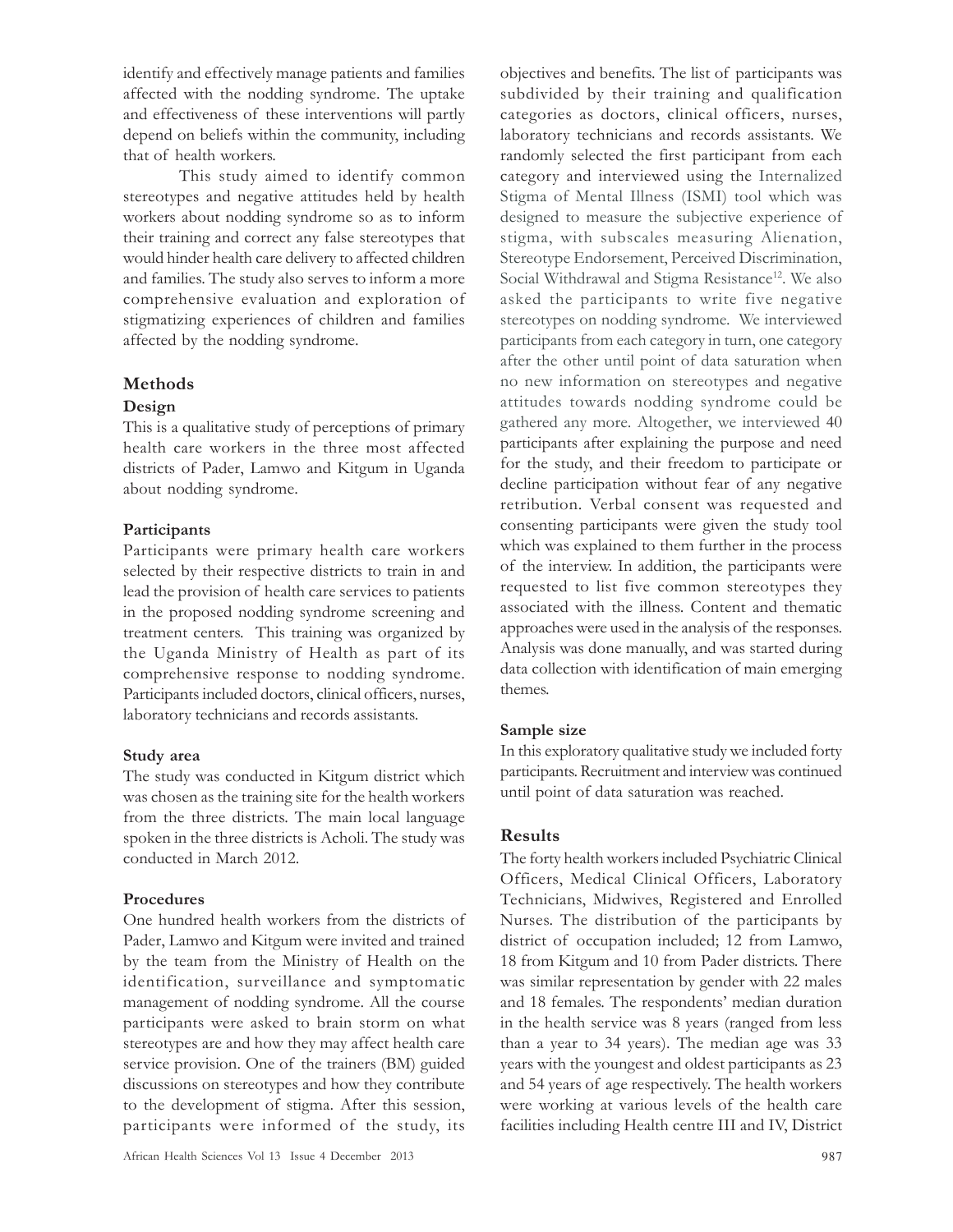General and Regional Referral Hospitals and in the offices of the District Health Officers.

No statistical comparisons were done by level of education and age given this was a qualitative study with a small sample size, but there seems to be no variations in response by gender, age and cadre (a proxy to education attainment) of health worker. There were no positive stereotypes about nodding syndrome that emerged from these health workers. Overall, four broad categories of negative stereotypes were identified; Nodding syndrome is 1) an incurable disease, 2) is associated with evil spirits and curses, 3) is disabling and makes the patient a burden to society and 4) is a fatal illness.

#### Nodding syndrome is an incurable disease

Up to 80 per cent (32/40) of the respondents believed that nodding syndrome has no cure and patients would have to live with it for the rest of their lives. This is typified in a discussion point by one of the health workers; "children with nodding syndrome cannot get cured because the disease has no treatment...so they stay like that for the rest of their lives"…enrolled nurse from Pader.

## Nodding syndrome is associated with evil spirits and curses

Almost two thirds of the respondents (27/40) believed that the syndrome is brought about by evil spirits and curses following the recently concluded war between the Government of Uganda and the Lord's Resistance Army (LRA) rebels. This has been strongly expressed by health workers, thus; "...the disease is caused by curses from the gods who are annoyed with the Acholi for the war…" Nursing officer, Kitgum General Hospital.

Another health worker, a laboratory technician from Lamwo district raised a similar remark; "This disease is happening because of evil spirits from the people who died during the war and were not buried according to the burial traditions of the Acholi!"

## Nodding syndrome is disabling, and makes the patient a burden to society

A common belief among respondents was that nodding syndrome disables the patients, making them unproductive on their own and therefore a burden to society. This is typified in references such as; "…children with this disease are useless; they cannot do anything for themselves..."Registered Nurse Pader.

Another health worker similarly expressed; "these children are a burden to the community; parents cannot work because of them..."Nursing officer, Kitgum district hospital.

#### Nodding syndrome is a fatal illness

Majority of the health workers (33/40) shared the belief that nodding syndrome is invariably a killer disease that has no effective treatment and often left its victim dead. This is found in expressions such as; "...a child with the disease eventually dies because they cannot be treated" Medical Clinical Officer from Pader district; and "these children will always die because nothing can be done to help them..." Registered nurse, Kitgum district.

#### **Discussion**

This operational exploratory study provides an insight into the perceptions of primary care health workers selected by their district leaders to be trained to manage nodding syndrome and help mitigate the impact of the syndrome in the affected region. The study was performed on the first day of the five days training program of the Ministry of Health of Uganda. The study found no positive but only negative potentially stigmatizing stereotypes: nodding syndrome is an incurable disease; is associated with evil spirits and curses; is disabling and makes the patient a burden to society and, is a fatal illness.

Considering the paucity of knowledge on this syndrome in the literature, this study was motivated by the fact that negative perceptions by health workers about a disease or health condition may negatively affect the quality of their services and acceptability of such services by clients. This has been shown in mental illness<sup>13, 14</sup>. Nodding syndrome also presents with mental retardation<sup>6, 15-18</sup> and abnormal behaviours that may be understood as a form of mental illness by a community that has just emerged from a long period of armed conflicts<sup>16, 17</sup>. This is a community that may be sensitive to strange conditions and occurrences (including diseases) in their environment given the traumatic experiences they underwent during the armed conflicts<sup>19-21</sup>. Any negative attitudes of health workers towards a disease condition affecting such communities may adversely affect trust in the health care system and delivery of health care services.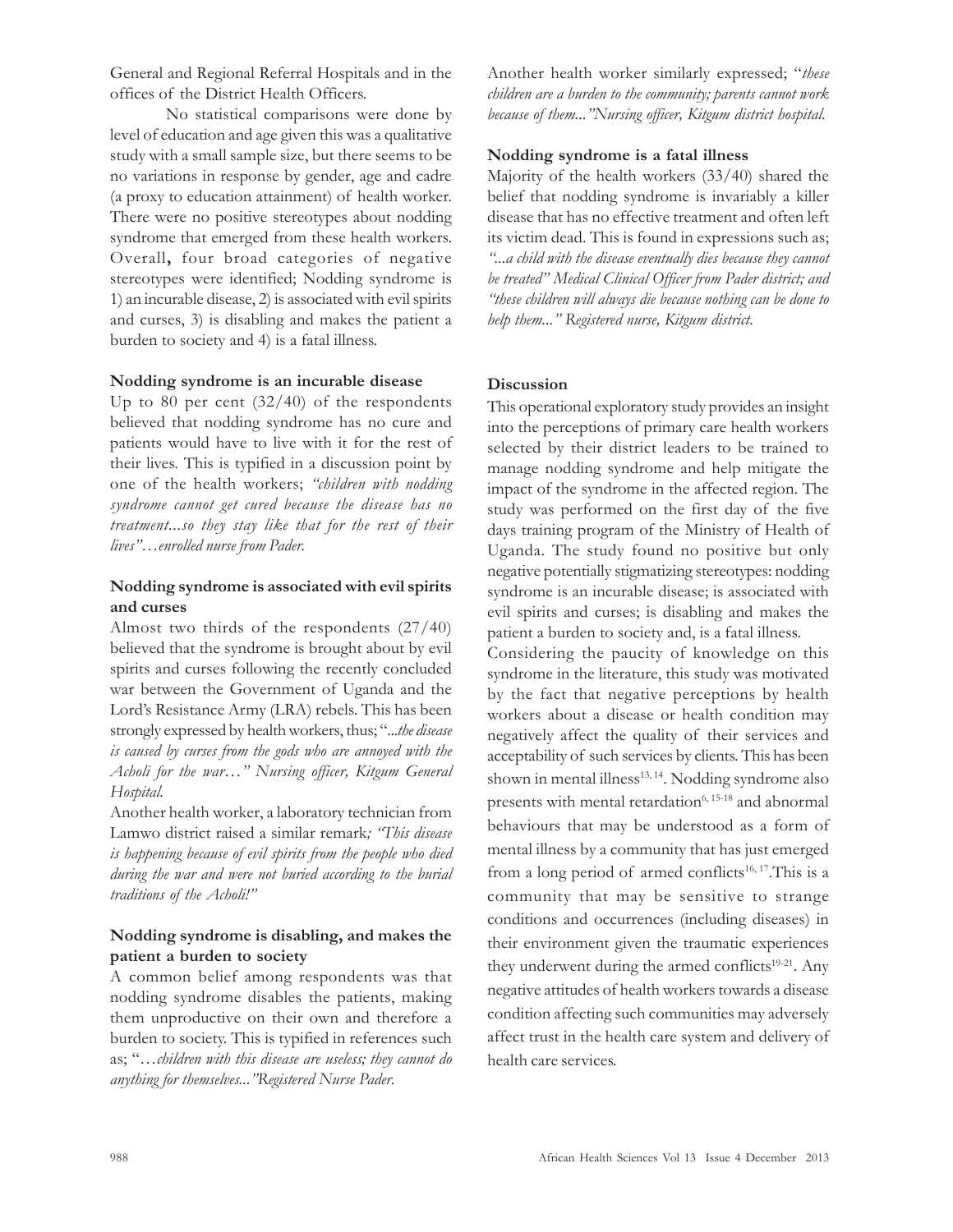## Essence of stereotypes in health care for nodding syndrome

Stereotypes contain collective opinions about particular groups of persons who quickly generate impressions and expectations of persons who belong to a stereotyped group<sup>13</sup>. Though many persons may be aware of these stereotypes, they do not necessarily agree with them. Majority of the health workers who were being trained by the Ministry of Health (MOH) of Uganda to symptomatically manage and mitigate the impact of the nodding syndrome on the affected individuals and their families shared very similar stereotypes on the disease. The stereotypes identified by health workers could be a reflection of those held by the wider community, and are similar to stereotypes that have been associated with highly stigmatized illnesses in the literature.

Most of these stereotypes relate to the outcome of treatment of the disease suggesting that treatment is futile. Such views are very likely to minimize the efforts the health worker would put into the care of the patients with nodding syndrome. The ability of the health workers with such stereotypes to provide health education, encourage treatment compliance and offer family support to the affected children maybe very much curtailed by their own negative attitudes. Similar negative attitudes by health workers were observed in the earlier days of the HIV/AIDS epidemic when antiretroviral treatments were not yet widely available in sub Saharan Africa and were shown to greatly reduce testing and care for the disease<sup>22, 23</sup>. In addition to lack of effective antiretroviral therapy, it is possible that such negative stereotypes could have contributed to the high mortality rates from HIV/AIDS in the earlier days of the epidemic<sup>24, 25</sup>. Given this experience, we sought to identify negative stereotypes about nodding syndrome so as to formulate strategies to reverse them particularly among the health workers so that they can competently and without prejudice, provide clinical care, health education, encourage treatment compliance and support families with nodding syndrome.

#### Stereotypes and community responses

Health workers' views about the causes, course and outcomes of diseases and other health-related conditions can have far reaching implications on communities. When health workers hold causation views such as a disease is caused by "evil spirits" and or "curses from the dead", given their privileged position in society, they may propagate such views

to the community through their communications with the patients and their families and directly through their interactions as members of the affected communities .This may lead to behaviours that may be self-destructive.

The notion of a god or deity being responsible for a disease or ailment and more or less as retribution for an offense stigmatizes the people struggling with the illness by putting the blames for their sickness upon misbehaviours, while presupposing that those without the disease in question are free of the sin that brought forth the disease upon the affected<sup>26,27</sup>. In the case of Northern Uganda which is just recovering from more than twenty years of armed conflict and where the community had animosity about the failure of the government of Uganda in protecting them 19, 20, 28, 29, such futility and "blame game" views by the health workers working in the public health sector may result in a sense of hopelessness and lack of trust in efforts by the government and development partners in the fight against the syndrome.

For a disease with unknown aetiology and with no proven treatments, the cooperation of the affected communities is very much needed to allow conduct of research to identify effective treatments. It is therefore important that targeted training on stereotypes and stigma associated with the syndrome be provided to the front line health workers. This will help in the management and mitigation of the impact of nodding syndrome on families and communities so that there is more trust, hope and acceptance of health care initiatives, research and other response interventions against the syndrome.

## Study limitations

This study is not without limitations. First, the ISMI tool used to guide the formulation of the tool for this study has been validated elsewhere and for use in mental illness but no in this study setting. However, since nodding syndrome is an evolving disorder, there was no validated tool that could specifically be used to measure stereotypes. Future studies could use available data and many children with nodding syndrome now available in the treatment centres to validate stereotypes and stigma tools for use among health professionals, patients and families with nodding syndrome and the community. Second, the use of qualitative design in this study does not provide for estimation of the magnitude of described stereotypes among health workers and therefore judgement of cost effectiveness of interventions to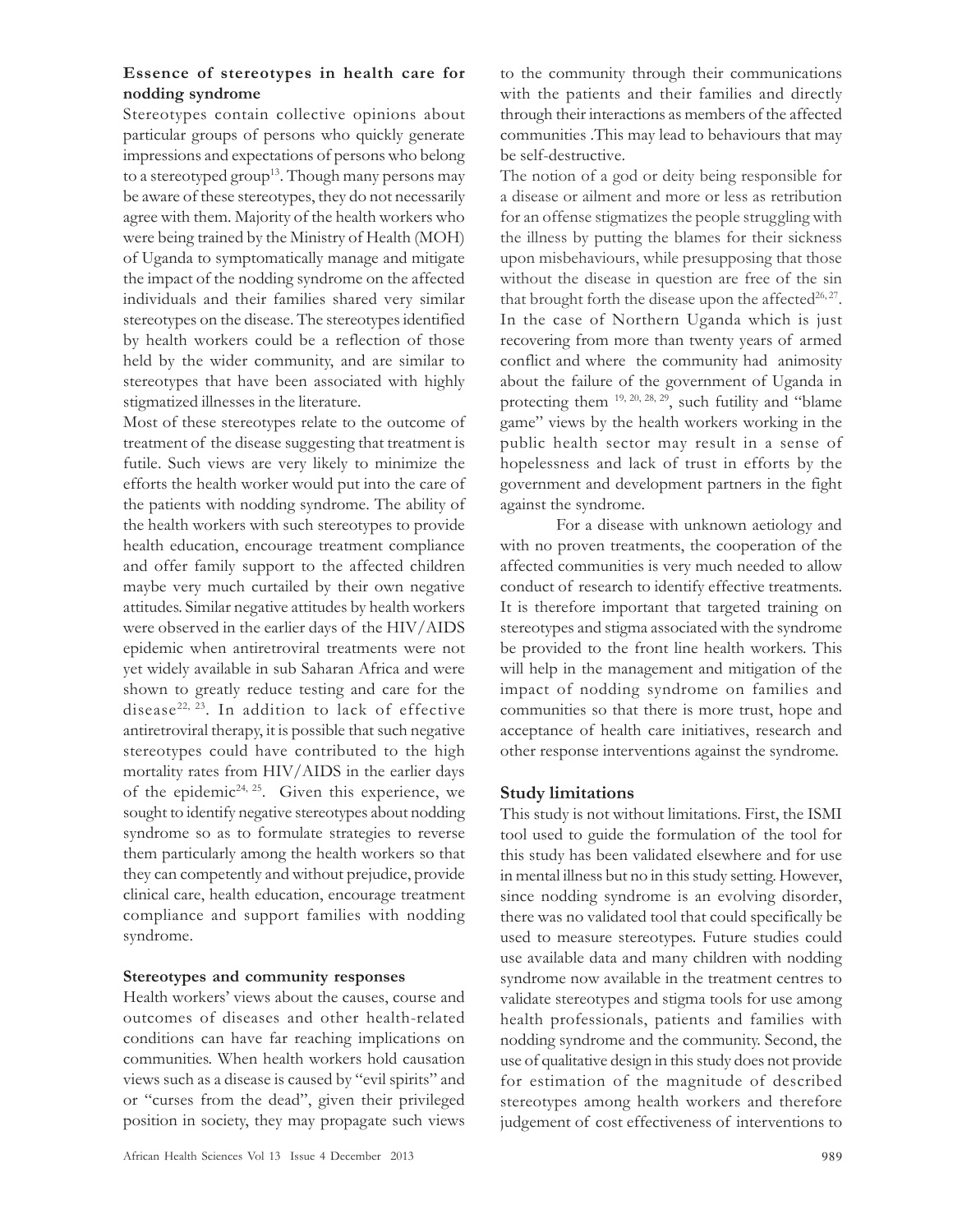reverse the identified stereotypes cannot be done based on this study findings.

#### Implications of this study

Negative stereotypes towards nodding syndrome among health workers may reflect beliefs held by the communities from which the health workers themselves originate and serve. Therefore, the development of strategies to reverse such negative stereotypes among the health workers may have a multiplier effect through the health workers to the communities and improve treatment acceptability, compliance and better outcomes for the disease. Mental models of illness or stereotypes improve with improving knowledge about the illness<sup>14, 30</sup>. When the identification of negative stereotypes is done early in the course of a disease outbreak and its management and the health workers' knowledge updated as regularly as needed, many lives may be saved and hopelessness reduced in the society. The results of this study will also inform future health worker trainings and community initiatives targeting the management of the syndrome. In terms of research, greater acceptance and participation rates maybe expected and therefore high study power and generalizability of results are more likely.

# Conclusion

Primary care health workers in the districts of Kitgum, Pader and Lamwo which are greatly affected by the nodding syndrome have several negative stereotypes against the disorder. These stereotypes may negatively influence their commitment to clinical care of the children with the syndrome, and their ability to provide supportive health education and health promotion activities in the community. The attitudes of the health workers may also negatively influence participation of affected children, families and communities in researches about the disease and this may delay advances of knowledge on the disease, and its proper treatment and prevention strategies. The stereotypes identified could inform the development of stigma assessment tools and anti-stigma messages for the national response towards the Nodding syndrome. Refresher training with particular target of correcting these stereotypes in adding to updating the health workers' knowledge on nodding syndrome as more information becomes available through researches on the syndrome is recommended to help reverse these stereotypes among these health workers and

other health workers in the region and improve delivery of care to the affected children and families.

#### Author Contribution

BM conceived of the study and drafted the manuscript. ADM participated in the design of the study and helped to draft the manuscript. JM and RI helped coordinate the implementation of the study.CA and RI participated in the drafting of the manuscript. All authors read and approved the final manuscript.

## Acknowledgements

The authors wish to thank all the health workers who attended the training and provided us with valuable input for the study. We are grateful to the Ministry of Health, Uganda for facilitating the training workshop and to other members of the training team for their support.

## References

- 1. Boyle MJ, Williams B, Brown T, Molloy A, McKenna L, Molloy E, Lewis B. Attitudes of undergraduate health science students towards patients with intellectual disability, substance abuse, and acute mental illness: a cross-sectional study. BMC Med Educ 2010; 10:71.
- 2. Hilton JL, von Hippel W: Stereotypes. Annu Rev Psychol 1996; 47:237-271.
- 3. Rusch N, Angermeyer MC, Corrigan PW. Mental illness stigma: concepts, consequences, and initiatives to reduce stigma. Eur Psychiatry 2005; 20:529-539.
- 4. Judd CM, Park B. Definition and assessment of accuracy in social stereotypes. Psychol Rev 1993; 100:109-128.
- 5. Gething L. Nurse practitioners' and students' attitudes towards people with disabilities. Aust J Adv Nurs 1992; 9:25-30.
- 6. Wasswa H. Ugandan authorities deal with a mysterious ailment that leaves people nodding continuously. BMJ 2012; 344:e349.
- 7. Uganda: Nodding disease (Situation as of 14 February, 2012) [http://www.afro.who.int/en/ clusters-a-programmes/dpc/epidemic-apandemic-alert-and-response/outbreak-news/ 3548-uganda-nodding-disease-situation-as-of-14 february-2012.html]
- 8. Nodding syndrome South Sudan, 2011. MMWR Morb Mortal Wkly Rep 2012; 61:52-54.